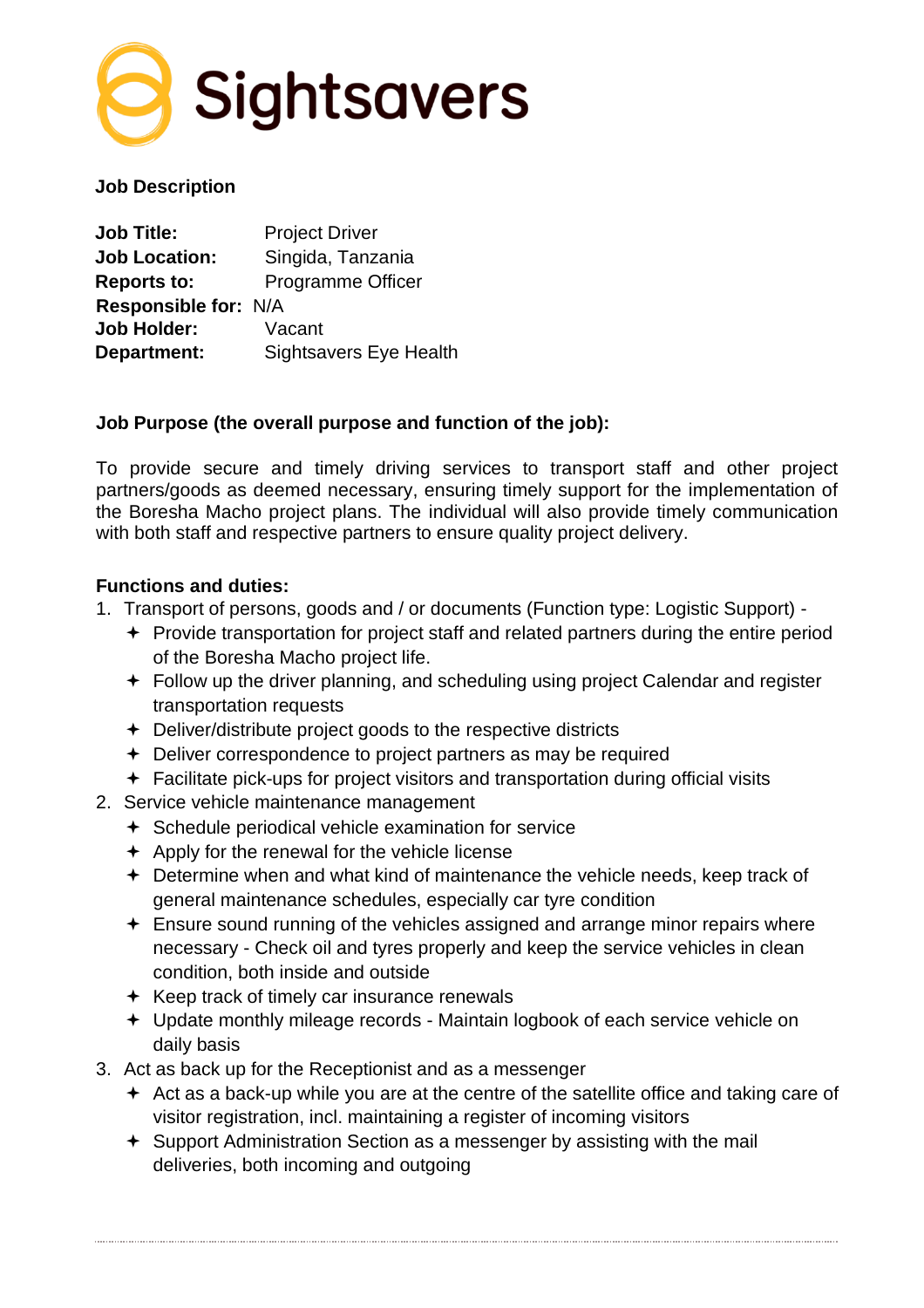**Incorporated under Royal Charter Registered Charity Nos. 207544 & SC038110 Royal Commonwealth Society for the Blind** 

# **Sightsavers**

4. Other tasks - Assist with office and meeting room re-arrangement for various meetings/events and occasional minor repair jobs in the Office, such as hanging pictures and small office repairs

### **Information & Communication Management:**

- Be proactive in providing the Programme Officer at site with timely communications and updates upon reaching/ departing your respective destinations during the official travels throughout the project life.
- Support project partners with information that ensures smooth project uptakes.
- Support project visibility.
- Attend to visitors to and from the projects and partners.

### **Jobholder Entry Requirements -** *the essential knowledge, skills and behaviours required*

## **Knowledge (Education & Related Experience):**

- Secondary school certificate with driving school training or equivalent; relevant experience or knowledge and skills equivalent to 2 years of VETA VIP driving
- Valid driver's license and clean driving record
- Must be able to pass criminal background check
- Physically able to reach, stretch, bend, and sit for long periods of time during daily routine
- Previous professional experience driving preferred; training may be provided
- Able to work night, weekends, and holidays as needed
- Demonstrable working experience, ideally gained in an NGO environment
- Experience and understanding of government partners through the local governments

## **Skills (Training or Competence):**

- Strong interpersonal and communication skills
- Able to work well alone
- Reliable and punctual with dedicated professionalism to job and duties
- Able to adapt to changing schedules or routines, Organized and able to follow a schedule
- Excellent time management skills
- Able to assist staff/passengers when needed
- Focused on customer service Demonstrate safe driving practices

## **Collaboration:**

- Builds and maintains effective relationships with colleagues, members and external partners and supporters
- Values diversity, sees it as a source of competitive strength
- Approachable, good listener, easy to talk to

## **Creativity and Integrity:**

- Develops and encourages new and innovative solutions
- Honest, encourages openness and transparency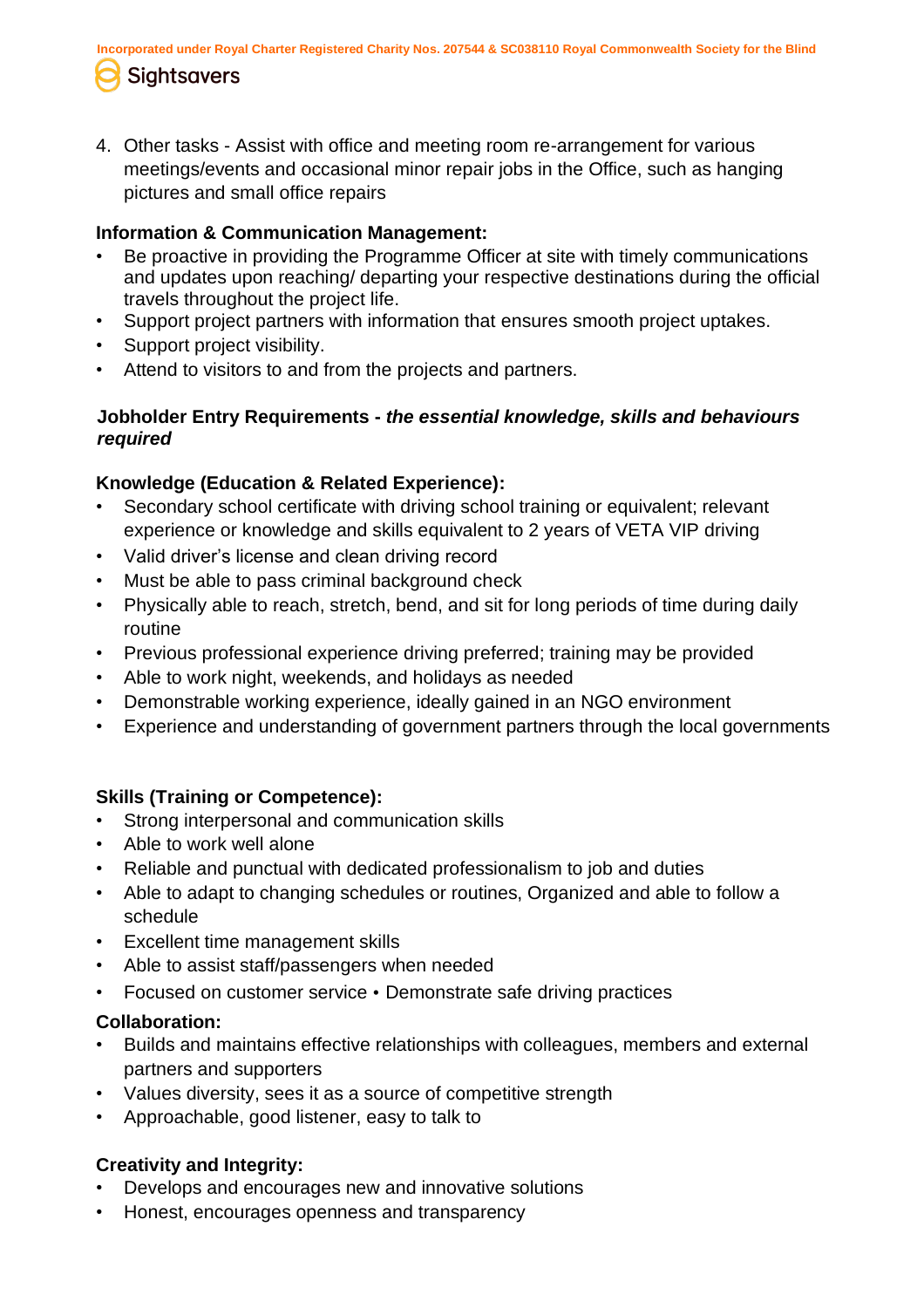## **Key Relationships (Internal)**

Sightsavers staff as led by the Country Director

Sightsavers

#### **Key Relationships (External)**

Partners (Regional and District based authorities) Project Partners Service Providers Community leaders

**Other Comments:** Local terms and conditions will apply.

# **APPLICATION INSTRUCTIONS**: **[CLICK HERE TO APPLY](https://isw.changeworknow.co.uk/sightsavers/vms/e/careers/positions/dpKXJ2ZlfleAzso-OAgwSY)**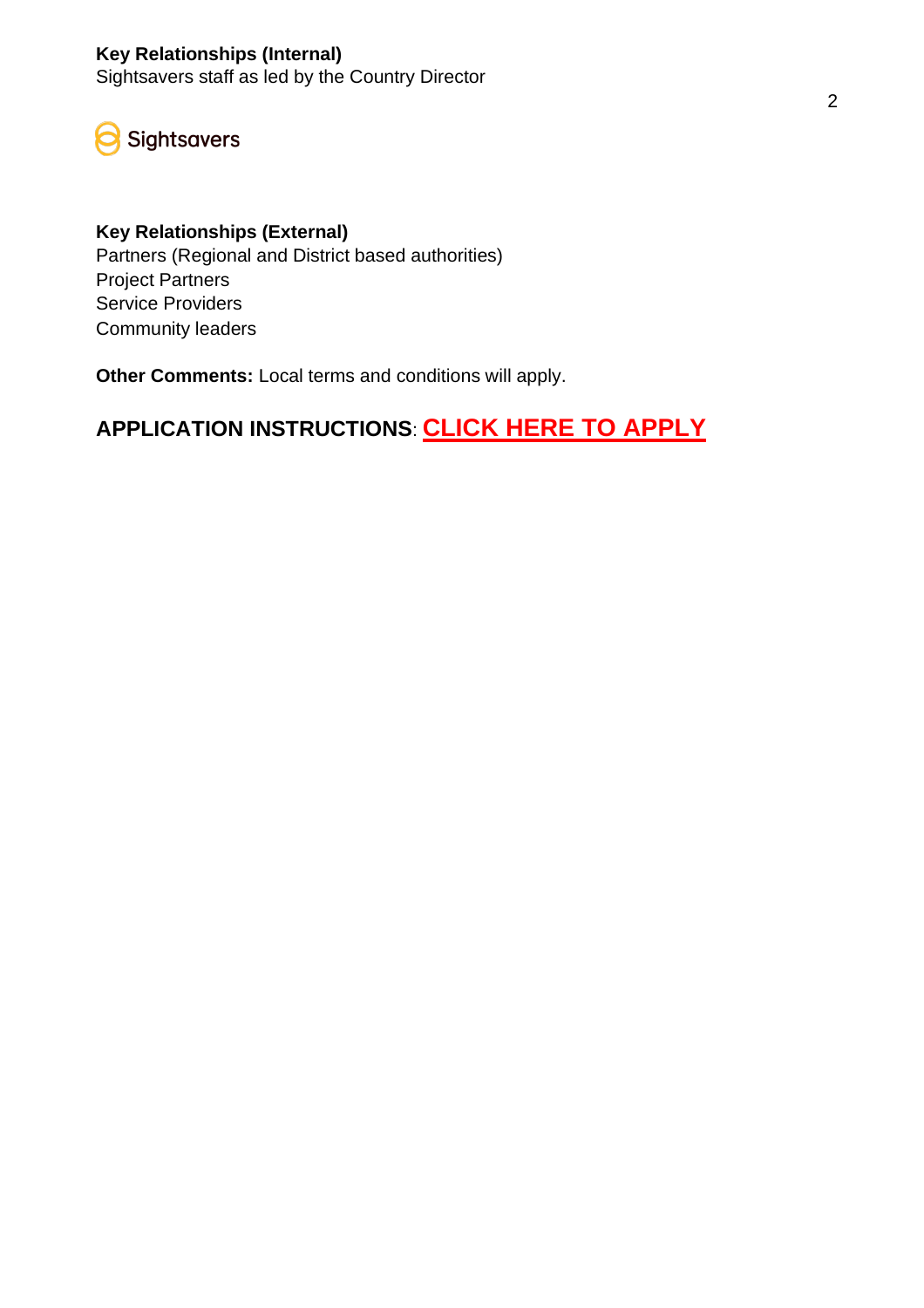

## **Job Description**

| <b>Job title:</b>    | Programme Manager                                           |
|----------------------|-------------------------------------------------------------|
| <b>Job location:</b> | Tanzania                                                    |
| <b>Reports to:</b>   | <b>Country Director</b>                                     |
|                      | <b>Responsible for:</b> Programme Officers and Coordinators |
| Department:          | <b>ECSA Region</b>                                          |

#### **Job purpose**

- To oversee the development, implementation, co-ordination, and management of Sightsavers programmes in the Country, in line with Sightsavers policies and expected delivery standards.
- Work in collaboration with relevant departments in the organisation to ensure that individual projects and programmes in the country programme are being delivered up to the agreed organisational quality standards.
- To provide effective leadership for the programme team and partners.

#### **Principal accountabilities:**

#### **Programme Development and Management (40%):**

- Support in the development of the Tanzania country strategic plan and programme portfolio alignment.
- Support in the identification of new and strategic programmes and assist in the development of programs through proposal writing.
- Supervise the project/programme officers ensuring that they manage their individual project portfolio within the Programme Implementation Manual (PIM) and Quality Standards Manual.
- Take lead in Eye Health, Education and Social Inclusion programming and spearhead strategic partnership engagements and participation.
- Supervise program staff in improving programme quality, strategic alignment, learning, reporting and documentation.
- Lead the programme team to compile and submit all required periodic reports in required quality and timely manner.
- Ensure that all aspects of the programme are effectively monitored and evaluated, and that learning is systematically used to continuously improve all projects and programmes.

#### **Project Management (10%):**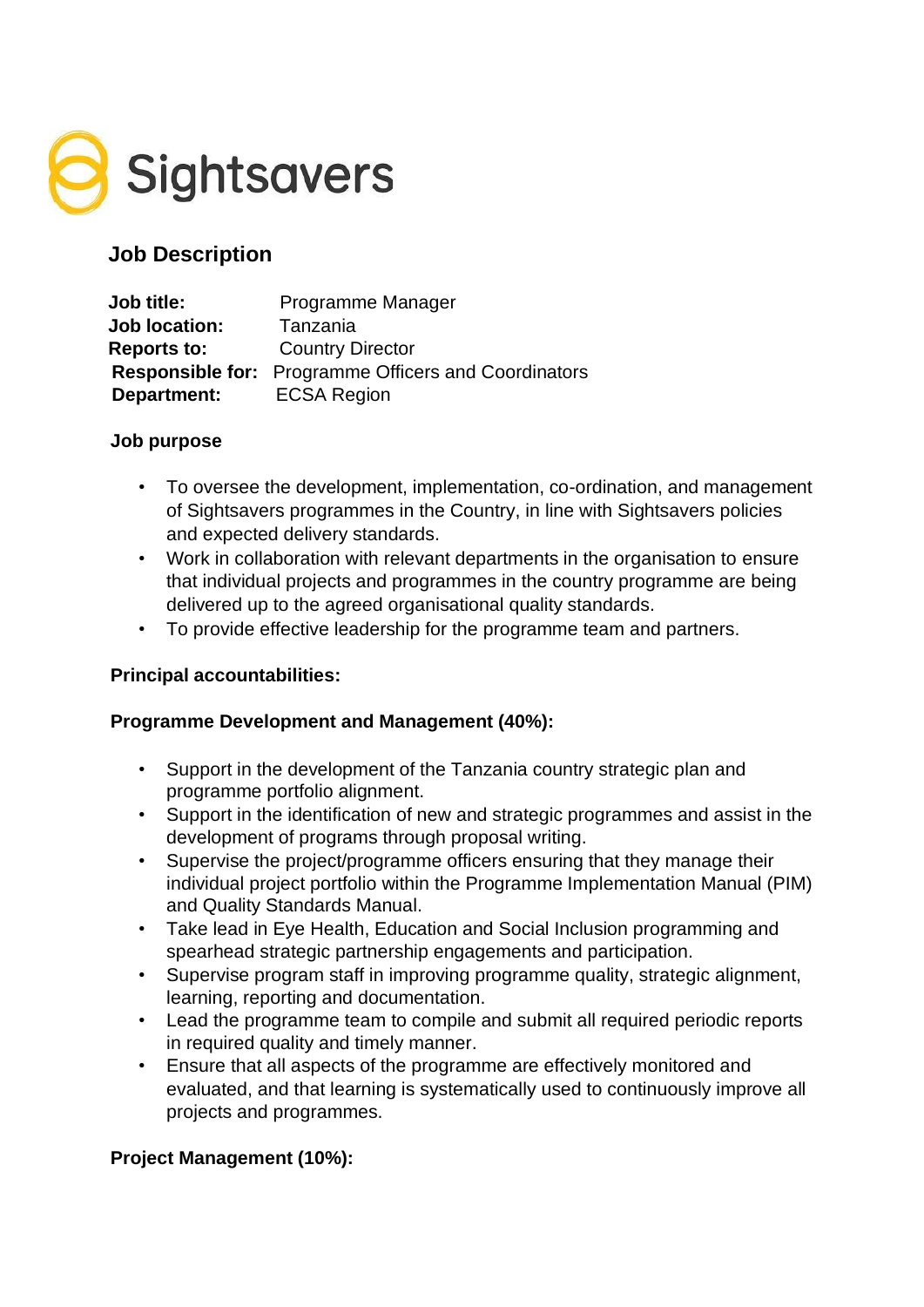- Supporting partners and Project/Program officers to manage all aspects of the project cycle including planning, implementation, monitoring & evaluation
- Providing technical advice to partners on the core areas of Sightsavers work including key policies and procedures.
- Working with Project/Programme Officers to ensure project documentation meets the required quality and expectations.
- Ensuring regular review and learning on programmes to enhance improvements in their implementation

## **Financial & Resource Management (10%):**

• Assist in preparing financial forecasts for projects and monitor expenditure against these and advising the Country Director on financial trends. • Work with the Finance and Support Services Manager (FSSM) and

Project/programme officers to ensure proper partner accountability for Sightsavers funds

- Work with team to ensure an assessment of financial capacity of partners as well as strengthening their capacity where needed.
- Branch out into fundraising opportunities for the Country Office programmes.

## **Partnership development and management (10%):**

- Network widely with government and NGOs partners as involved in Eye Health, Education and Social Inclusion, and NTD programs and advise on networks that Sightsavers can lead/link up as part of its strategy.
- Identify and advise Country Director on new strategic partnerships within the country to help develop Sightsavers programme.
- Represent Sightsavers at conferences and workshops and other external forums.
- Develop a coherent plan of partner capacity building together with Project/Programme Officers/Finance Manager and support implementation of the plan.

#### **Advocacy and Networking (15%):**

- Take lead to development and implementation of Country Advocacy strategy.
- Support the development and implementation of advocacy plans/efforts for the Tanzania country program
- Develop and maintain good relationship with local media and other identifiable strategic organizations and networks.
- Participate in relevant advocacy events and represent Sightsavers at different forums in collaboration with the Country Director

#### **People Management (15%):**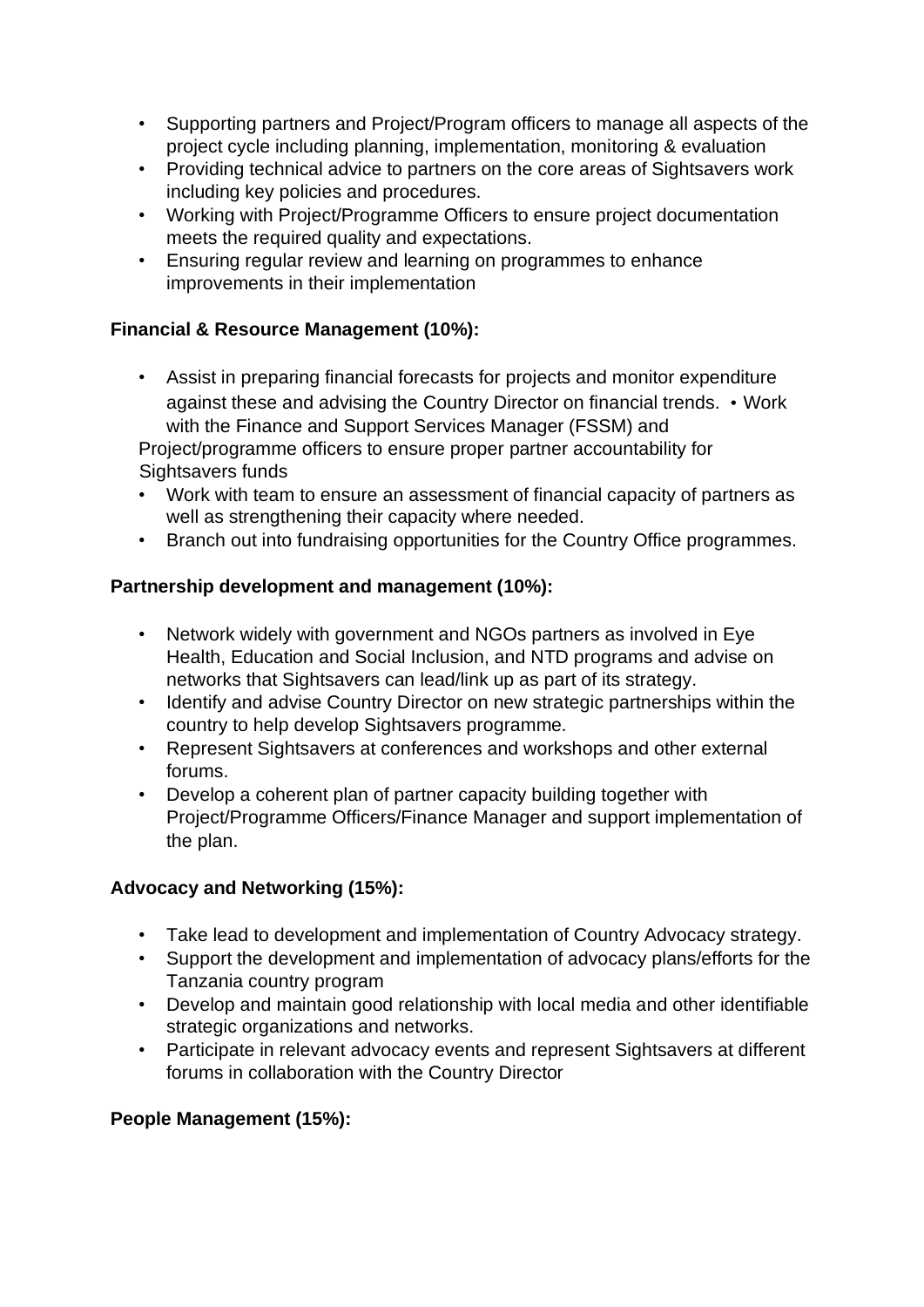- Supervise the project/programme officers and ensure that they manage their individual project portfolio to the standards expected
- Provide effective line management support to the PCs/POs, including performance management and learning and development.
- Enhance competency-based performance through supervision and support both programme and partner staff.

This role requires regular travel to visit the partners around Tanzania and to make occasional visits to other countries in the region

The principal accountabilities are not meant to be an exhaustive list of tasks. The need for flexibility is required and the job holder is expected to carry out any other related duties that are within the employee's skills and abilities whenever reasonably instructed.

#### **Jobholder entry requirements -** *the essential knowledge, skills and behaviours required*

#### **Knowledge (education and related experience):**

- Relevant working experience, or a Degree (Masters preferred) in Relevant Field (Social Sciences, Development Studies, Public Health, Education)
- Extensive working experience, ideally in an NGO environment
- Experience of all aspects of programme and project management (especially in health, education and advocacy)

#### **Skills (special training or competence):**

- $\Box$  Program development and design (especially health, education and social inclusion)
- Project Cycle Management (PCM)
- Understanding of Eye health, Education, Social Inclusion and NTD programming
- Monitoring and implementation of quality standards
- Building and developing partnerships and networks
- Effective leadership and influencing
- Excellent communication skills (both oral and written)
- Ability to understand and work with project budgets, forecasts, and reports.
- Fundraising skills (donor engagement, concept development and proposal writing)
- Managing donor relations and grants management
- Analytical skills (particular policy analysis, development of some research tools, surveys and reporting)
- Policy analysis, Advocacy and Networking skills
- Organization assessment and development
- Facilitation skills and adult learning
- Change management